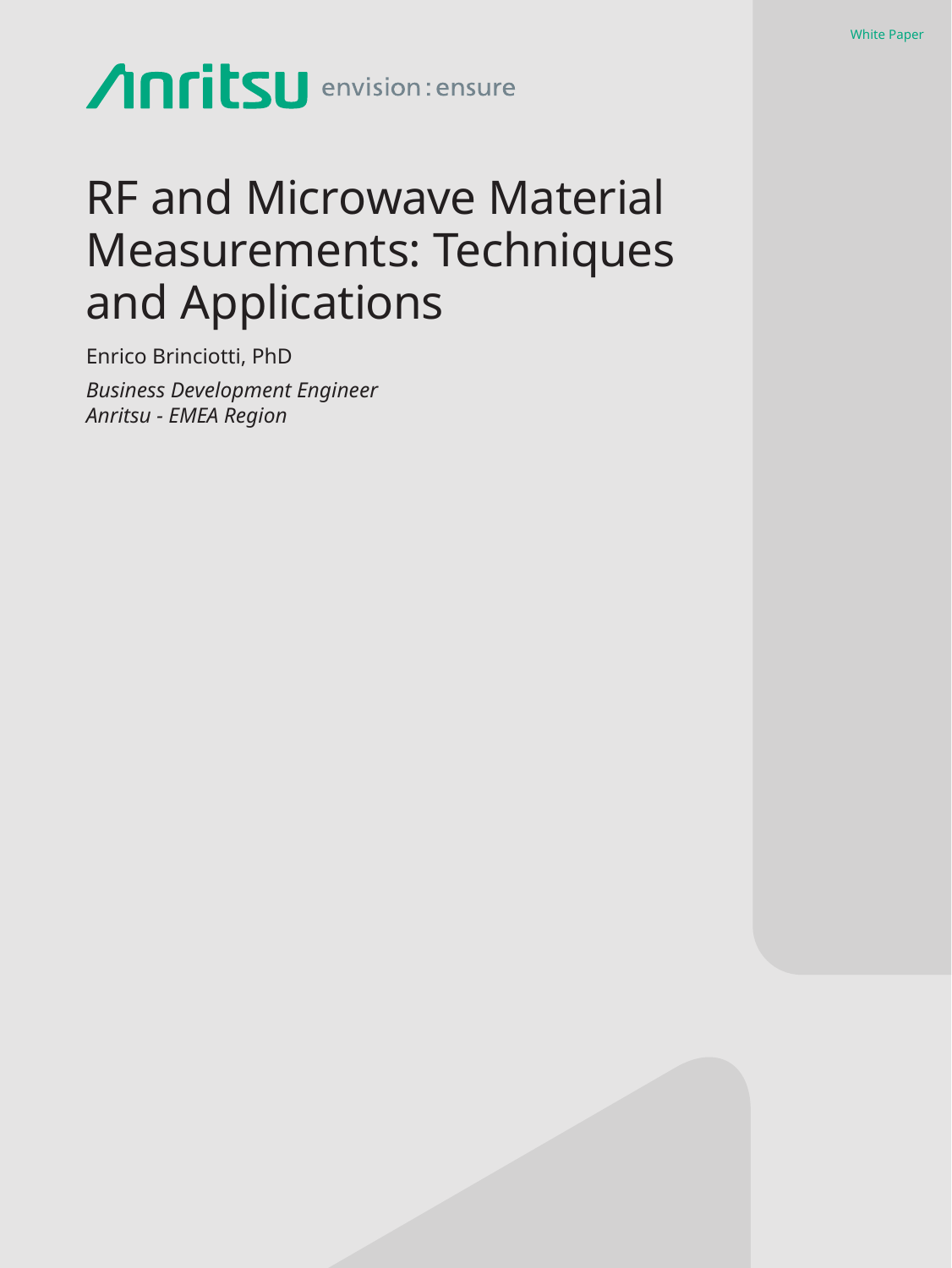## **1. Introduction**

How can we differentiate cancerous from non-cancerous cell types? What is the propagation time of a signal within a spurline? What is the shielding effectiveness of a component? What is the relative permittivity of a microstrip substrate? What is the performance of a radar absorber? What all these questions have in common is the need to quantitatively characterize material properties at RF and microwave frequencies. Similar questions, coming from different applications, have created a continual demand to accurately measure dielectric and magnetic properties of materials. In this scenario, the vector network analyzer (VNA) represents a tool that allows fast, accurate, and often non-destructive and sometimes even contactless measurements of the material under test (MUT). Over the years, several methods have been developed to characterize the dielectric properties of materials. These techniques include: open-ended coaxial probe methods, free-space techniques, resonators, and transmission line methods. Each technique has its own field of applicability depending on several factors, such as frequency of interest, required measurement accuracy, isotropic and homogeneity properties, form (i.e., powder, liquid, solid), size, requirements in terms of non-destructive or contactless testing, and temperature range. This article presents an overview of the different VNAbased techniques along with some actual examples of novel applications.

## **2. Dielectric Properties of Materials**

At a high-level, materials can be grouped into insulators (i.e., dielectrics), conductors, and semiconductors. Dielectric is also a synonym for electrically insulating, therefore, when a dielectric material is exposed to an external electric field, it will be polarized. The amount of electromagnetic energy that a material stores and dissipates is measured by its dielectric and magnetic properties, namely electrical permittivity and magnetic permeability. Both are complex quantities. The real part of the permittivity is often referred to as dielectric constant. Materials can be divided into dispersive and non-dispersive, depending on whether their permittivity changes as a function of frequency or not, respectively. For dispersive materials, it is necessary to quantify their frequency behavior. Accordingly, the permittivity is typically measured as a function of frequency. The complex relative permittivity,  $\varepsilon_r$ , is defined as:

$$
\varepsilon_r = \varepsilon' - j\varepsilon'' = \varepsilon' - j\frac{\sigma}{\omega}
$$

Where  $\sigma = \omega \varepsilon''$  is the electrical conductivity (S/m),  $i = \sqrt{-1}$  is the imaginary unit, and  $\omega = 2\pi f$  is the angular frequency (rad/s). The complex permittivity,  $\varepsilon_r$ , consists of a real part and an imaginary part. The real part,  $\varepsilon'$ , measures the amount of energy stored in the material, while the imaginary part,  $\varepsilon''$ , also known as loss factor, measures the amount of energy loss from the material. The ratio of the imaginary part to the real part of the complex permittivity is defined as loss tangent (dissipation factor or loss factor):

$$
tan\delta = \frac{\varepsilon^{\prime\prime}}{\varepsilon^{\prime}} = \frac{\sigma}{\omega\varepsilon}
$$

It measures the inherent dissipation of electromagnetic energy by the MUT.

## **3. VNA-Based Materials Measurements Techniques**

As of today, several VNA-based methods exist that allow the measurment of a material's electrical properties, namely electric permittivity, *ε*, and magnetic permeability, *µ*, from a few kHz up to THz. For complex S-parameters measurements, both the real and imaginary part of *ε* and *µ* can be obtained simultaneously. Four main approaches can be used: open-ended coaxial probe methods, transmission line methods, free-space techniques, and resonators. The dielectric properties of the MUT depend on frequency, anisotropy, homogeneity, temperature, and many other parameters. Accordingly, there is no such thing as the best technique to accurately measure all materials dielectric properties at all frequencies and temperatures. The best method to choose will depend, in fact, on many parameters, such as: frequency band of interest, temperature, loss regime, form of MUT (i.e., powder, solid, liquid, etc.), size (thin film, large panel, sliced sample, etc.), non-destructiveness test needs, or possibility to contact with the MUT or not. What follows is an overview of the four most commonly used methods to probe materials properties at RF and microwave frequencies.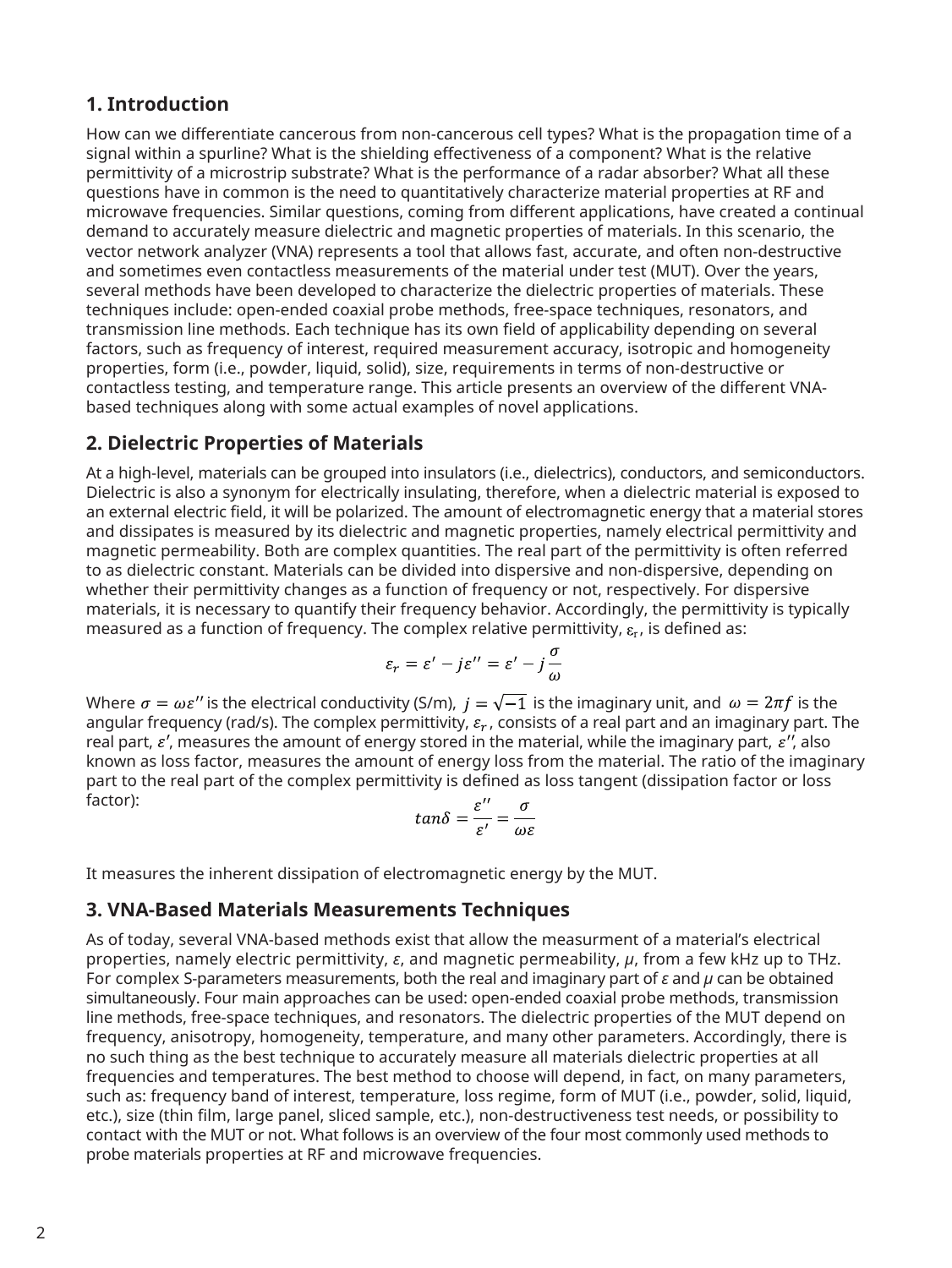## **3.1 Open-Ended Coaxial Probe**

This approach is widely used to measure lossy materials at high frequencies over a broad frequency range of 0.5 GHz to 110 GHz. The dielectric properties are extracted from the complex reflection coefficient measured by the VNA through a metallic probe pressed against the MUT. A calibration step is used to reference the measured reflected signal at the probe's aperture plane. This can be easily achieved by placing the standards (a short, an open, and a reference liquid) at the open end of the probe. The reference liquid must have known dielectric properties; water, saline, and methanol are commonly used. Flat solid surfaces and liquids are well-suited samples for this technique. For materials with low permittivity, the method introduces some uncertainties and deflections. The method assumes that only the TEM or TE mode is propagating. The main drawback of the open-end coaxial probe approach is that it limits the characterization to 1-port reflection measurements. Moreover, for solid samples, surface preparation must be done very carefully to insure that no air gaps remain between probe and MUT.



*Figure 1. Open-end coaxial probe method. (a) Sketch of the probe with E-field lines at the probe/MUT interface. (b) Application of the method at millimeter-wave (mmWave) frequencies using Anritsu's 3743A mmWave modules and with a coaxial cable and zoom of 1.85 mm (70 GHz) and 1 mm (125 GHz) connectors.*

## **3.2 Transmission Line Method**

This is a widely used broadband technique whereby the MUT is placed inside a transmission line, which can either be a piece of waveguide or coaxial cable. Permittivity and permeability are characterized from the measured transmission and reflection S-parameters. The method can be used for both solids and fluids, and has higher accuracy and more sensitivity than the open-ended coaxial probe technique. On the other hand, the frequency range is relatively narrower than in coax. The transmission line method assumes that only the fundamental waveguide mode (i.e. TE mode in waveguides and TEM mode in coaxial lines) propagates. The sample needs to fill the fixture cross-section with no air gaps at the walls. Thus, a key point of this method is the ability to fabricate MUT samples having flat faces, perpendicular to the long axis, and with known thickness > 20 – 360 λ. At higher frequencies, such as in mmWave applications, it can be quite demanding and more time consuming fabricating a sample that precisely covers the entire cross-section area of a line, in slab, or annular geometry form. General error rates of the transmission line method are <5% for the permittivity and permeability, and < 10% for the loss tangent. Another aspect to take into account is attenuation due to conduction or radiation loss occurring at the transmission line fixture. Common values for the resolution of the loss tangent are  $\pm 0.01$ ; accordingly, materials having tan $\delta$  < 0.01 are not characterizable.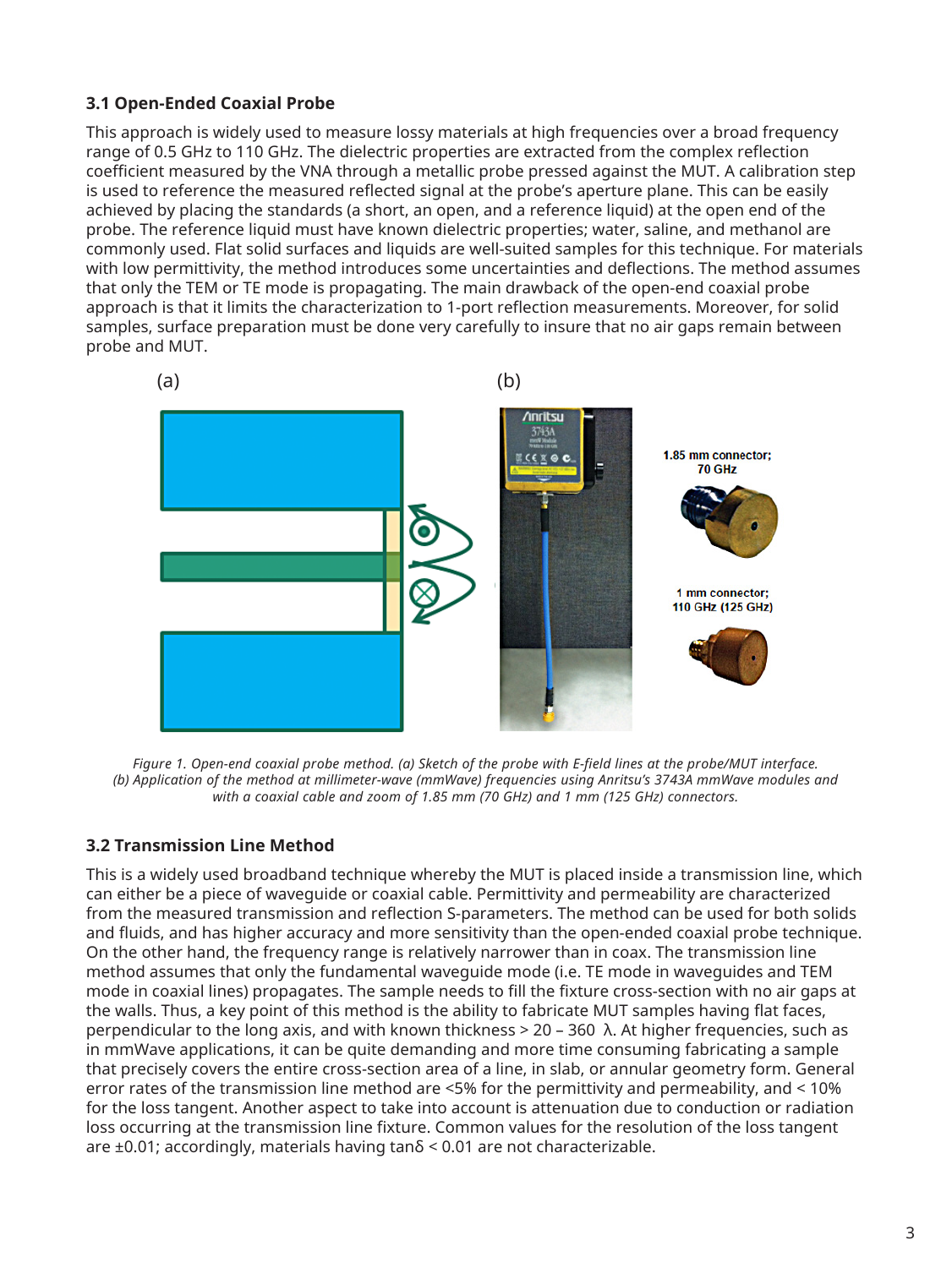

*Figure 2. Transmission line setup for broadband materials measurements. The setup is composed of an Anritsu VectorStar™ ME7838E VNA with 70 kHz to 110 GHz (1 mm coaxial output) full sweep capability and a set of waveguide components covering the wideband range. At the bottom, a zoom of a WR-19 waveguide transmission line is shown, with the MUT located at the central junction.* 

## **3.3 Free-space setups**

When an electromagnetic wave propagates from free-space into the MUT, both the wave's path impedance and velocity are changed. As a result of the path impedance change, there is a partial reflection of the incident wave at the point of change, namely at the interface between air and the MUT. Characterization of both the reflected and transmitted portions of the wave provide the information from which the dielectric properties of the MUT can be extracted. As long as the wavefronts are nearly planar throughout the sample, free-space techniques share the same de-embedding algorithms as transmission line methods. The main difference for free-space setups is that the S-parameters are calculated between two antennas, where the sample is placed in the line of sight and the free-space acts as a transmitting channel. A typical free-space setup includes a horn pair corrected by dielectric lenses placed over their apertures, thus configuring a common focal point at the MUT's surface. In this way, via the lens, the transmitting horn radiates a collimated Gaussian beam, thus limiting diffraction contributions from the MUT edges. In general, common sources of error in freespace setups are transmitting probe and sample misalignments as well as diffraction effects. Another critical aspect is that precise manufacturing and alignment of the lenses is required to limit wave-front aberrations and multiple reflections. This makes the cost of the free-space setups quite expensive, especially for broadband applications.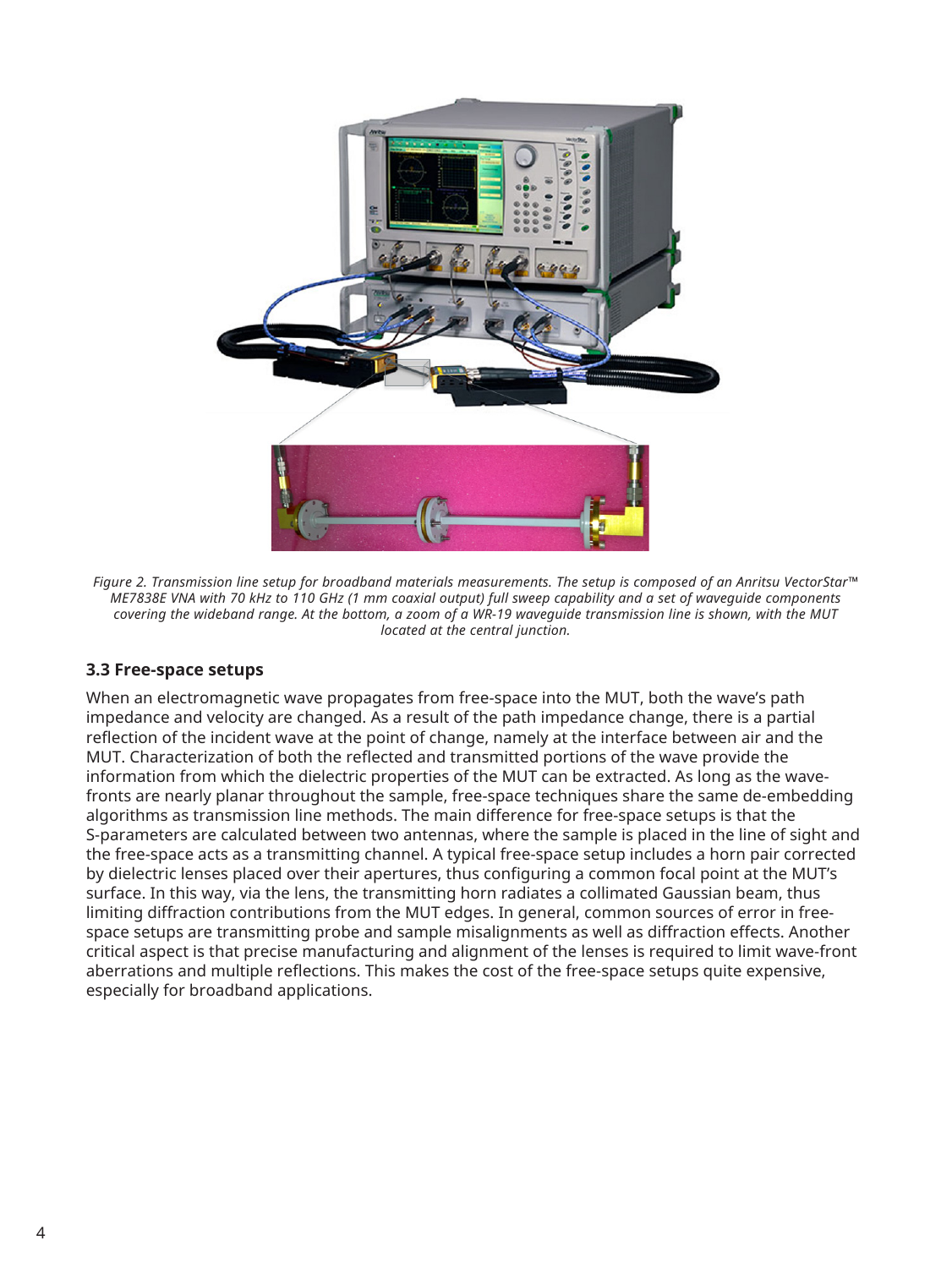

**Through** 



**Reflected Standard** 



**Match Standard** 



**MUT Standard** 

*Figure 3. Free-space setup for material measurements from a joint project involving Fraunhofer FHR, RWTH Aachen IHF, and Anritsu (more info here: https://www.anritsu.com/en-US/test-measurement/video-gallery/e-band-dielectric-measurement). The setup is composed of an Anritsu Shockline™ MS46522B-082 VNA with small tethered source/receiver modules and a base chassis. The modules are attached to the chassis through one-meter cables that are permanently attached to the unit. The remote modules have native WR-12 waveguide interface, and are interfaced to horn antennas and a custom designed lens system. The three steps of a TRM calibration are shown, together with the actual measurement of the MUT.*

## **3.4 Resonators**

Resonant methods enable the measurement of the dielectric properties at a single frequency or at a set of discrete frequencies. This allows reaching higher accuracy – such as four digits in the permittivity and loss tangent – and sensitivity with respect to the previously described non-resonant methods. Here, the MUT is placed inside a resonant cavity having known resonant frequency and quality factor. The change in the latter quantities introduced by the MUT is thus measured, and the permittivity and permeability are determined. Different types of resonators exist, such as coaxial, cylindrical cavity, and split resonators. Typical errors associated with resonator-based methods are less than 1% for the permittivity and 0.3% for the loss tangent. However, such high-accuracy fails for high-loss materials, such as the resonant peak, broadens as the loss increases.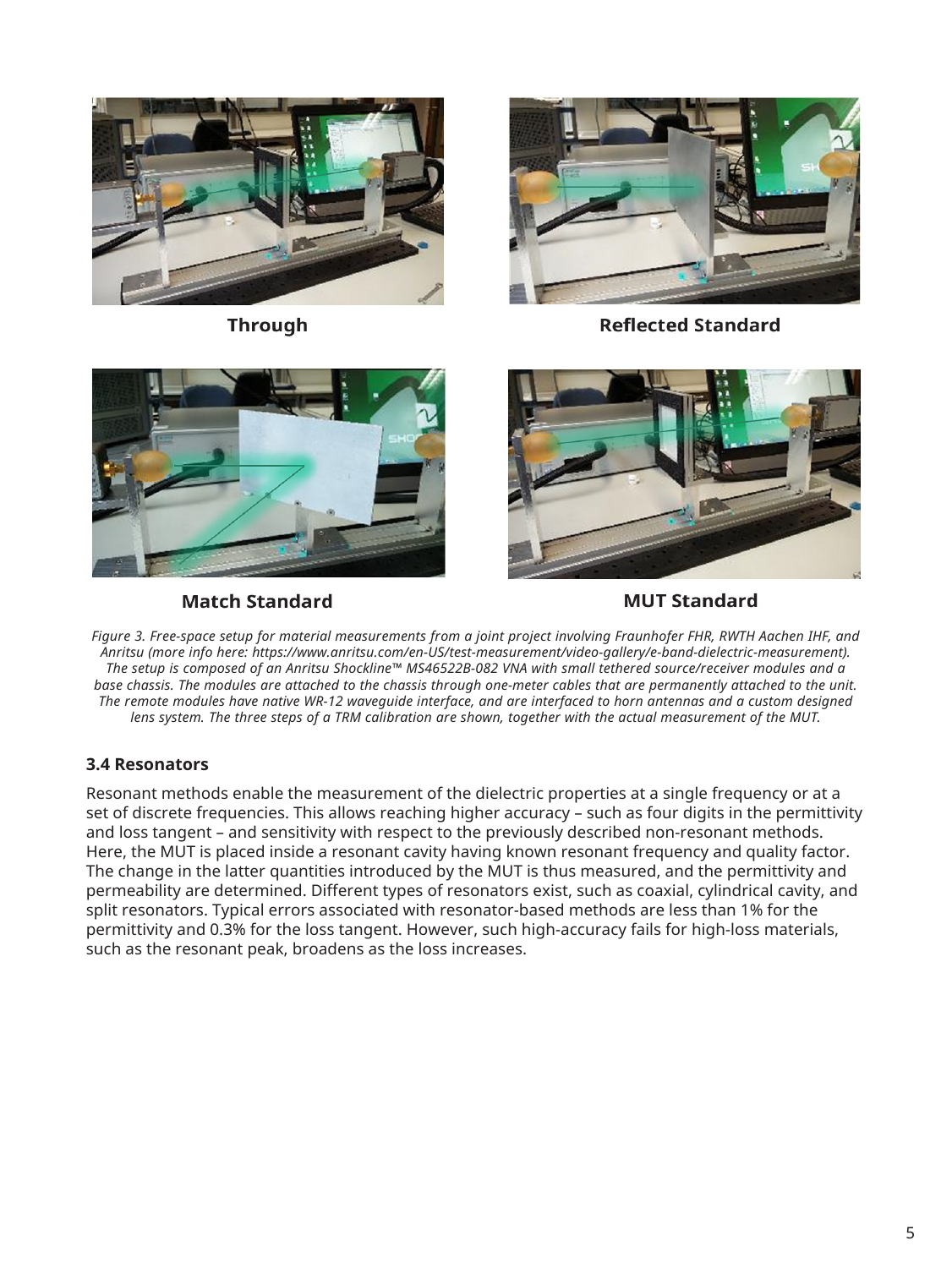

*Figure 4. Cavity resonator setup for materials measurements. (a) Sketch of the sample holder stage showing the dielectric supports and resonators, the sample plane (red), and the coupling loops. (b) and (c) show actual cavity resonators.* 

## **3.5 Comparison of different methods**

Each methodology has its own field of applicability and, as described, the best choice often depends on: frequency range of interest, required measurement accuracy, isotropic and homogeneity properties, form (i.e., powder, liquid, solid), size, requirements in terms of non-destructive or contactless testing, and temperature range. The table below summarizes the advantages, fields of applicability, and limitations of each technique.

| <b>Measurement</b><br><b>Techniques</b> | <b>Materials</b>                                                          | <b>S-Parameters</b>                 | <b>Dielectric</b><br><b>Properties</b> | <b>Benefits</b>                                                              |
|-----------------------------------------|---------------------------------------------------------------------------|-------------------------------------|----------------------------------------|------------------------------------------------------------------------------|
| Open-end coaxial<br>probe               | • Liquids<br>• Biological samples<br>• High-loss                          | S <sub>11</sub>                     | $\varepsilon$ r                        | • Broadband<br>• 1-port only<br>• Low accuracy                               |
| Transmissin line                        | • Machineable                                                             | S <sub>11</sub> , S <sub>21</sub>   | $\epsilon_r$ , $\mu_r$                 | • Broadband<br>• Machineable solids                                          |
| Free-space                              | • High-temparature<br>• Large flat solids<br>$\cdot$ Gas<br>• Hot liquids | S <sub>11</sub> , S <sub>21</sub>   | $\varepsilon$ r, µr                    | • Broadband<br>• Contactless<br>• Alignment issues<br>· Multiple reflections |
| Resonant method<br>(Cavity)             | • Rod-shaped solids<br>• Liquids                                          | Resonance<br>frequency,<br>Q-Factor | $E_r$ , $\mu_r$                        | • High accuracy<br>· Single frequency<br>• Low-loss or thin samples          |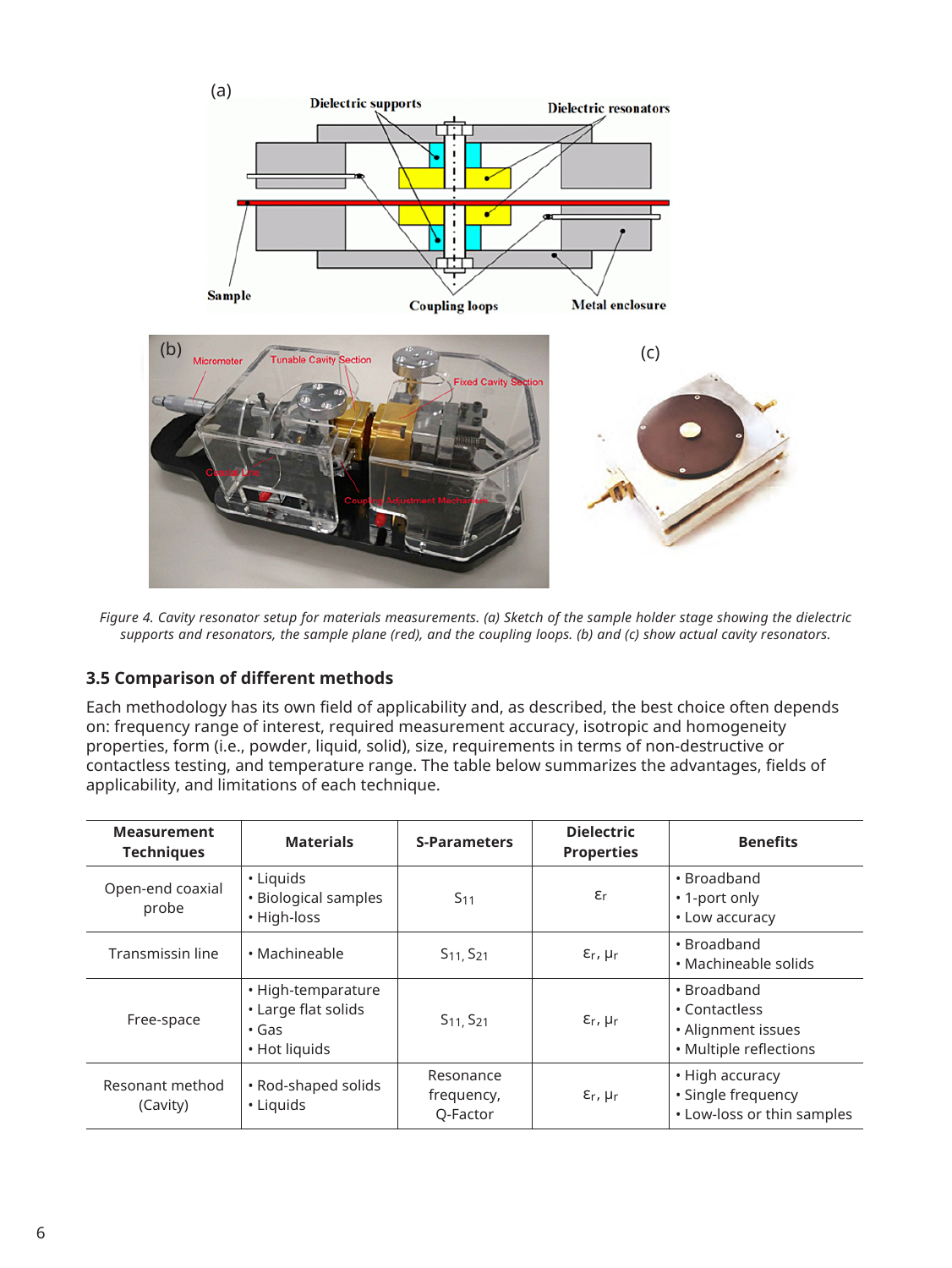## **4. From S-parameters to dielectric properties**

Different techniques have been proposed to extract dielectric properties from S-parameters. A popular and pioneering method is the Nicholson-Ross-Weir (NRW) method, which can be applied both on reflection and transmission line measurements. The technique involves four steps: a first step in which three S-parameters are measured (S11 and S21 with the sample, and S21 without the sample); then, three unknowns are calculated (reflection coefficient, and wave propagation constant with and without MUT); from the three unknowns, the refractive index and the impedance can be calculated in a third step; finally, the MUT's permittivity and permeability are obtained from the latter two quantities. The NRW method is fast and non-iterative, but its accuracy drops significantly when the MUT size is integer multiples of the incident beam's half-wavelength. This, especially when broadband measurements need to be performed, often cannot be avoided. A second technique, proposed by Baker-Jarvis of NIST in 1990, uses the NRW solution as the starting point and applies an iteration method to solve for the dielectric parameters. The NIST algorithm, although more complex than the NRW, helps overcome the issues concerning the sample dimensions, and is suitable for long samples and for characterizing lowloss materials.

## **5. Applications**

The variety of available VNA-based techniques for measuring materials properties gives users extreme flexibility in choosing the best method for a specific application. As such, VNA-based techniques have spread out to different fields, each having different requirements. For example, the open-end coaxial cable method has been successfully applied in shielding effectiveness research studies [1]. The transmission line method has been used to study the electromagnetic absorption properties of carbon nanotube nanocomposite foam filling honeycomb waveguide structures [2], the dielectric properties of soil <sup>[3]</sup>, and to study the activity of neurological cell solutions <sup>[4]</sup>. Also, a novel multimodal transmission line method for broadband characterization of dielectric materials properties has been proposed not long ago [5]. Recently, an innovative method to simplify the calibration steps in free-space setups has been proposed [6]. An eye-catching and useful study based on free-space measurements have been shown [7], whereby measurements of EM building wall attenuation have been carried out in the city of Rome, Italy, in different buildings topologies: historical buildings from the Roman Empire up to middle 19th-century and modern reinforced concrete buildings. The resonator approach has been successfully applied to develop a new mmWave sensor for identification and dielectric characterization of non-ionic surfactants <sup>[8]</sup>. Other use cases of the resonator method include the dielectric characterization of nematic liquid crystals at mmWave frequencies using a patch resonator approach  $[9]$ , and the development of a simple and low cost technique to estimate relative permittivity and tangent loss of dielectric sheets used in printed circuit boards [10].

## **6. Conclusions**

This paper has discussed the use of VNAs as a flexible and versatile tool to accurately and quantitatively characterize materials properties, such as electrical permittivity and magnetic permeability, ranging from a few kHz up to the THz range. Additionally, different methods have been presented to extract permittivity and permeability of the MUT from either 1- or 2-port S-parameter measurements. The type of MUT that can be characterized using a VNA ranges from biological matter and liquids to solids and powders. The available algorithms that allow converting the measured S-parameters into relevant materials properties have been discussed. An overview of recently published real case studies employing different VNA-based techniques have been presented, showcasing the broad applicability of the VNA as a tool to characterize materials properties at high frequencies.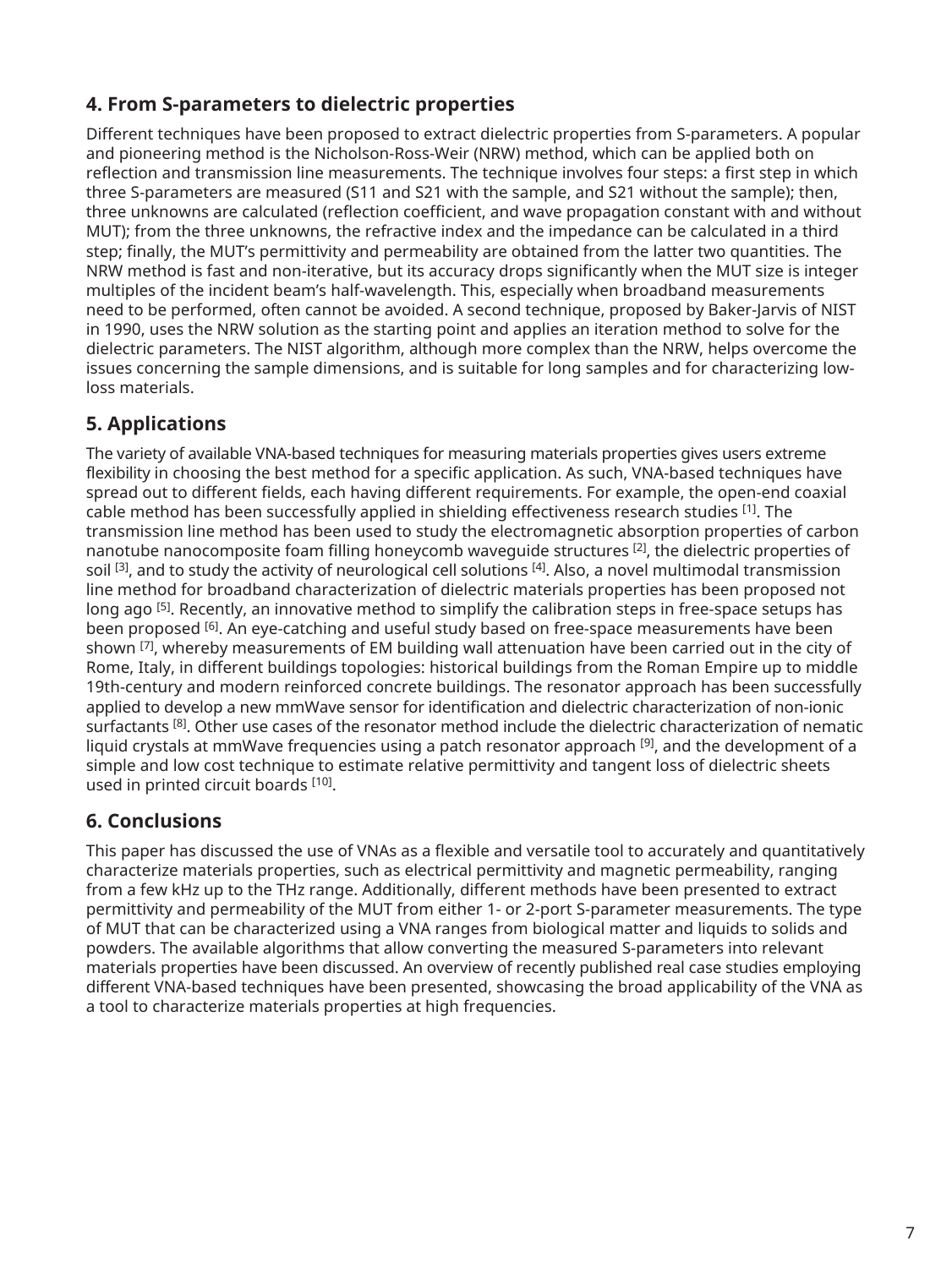## **7. References**

- [1] A. Tamburrano et al., "Coaxial Waveuide Methods for Shielding Effectiveness Measurements of Planar Materials up to 18 GHz," IEEE Transactions On Electromagnetic Compatibility, pp. VOL. 56, NO. 6,, DECEMBER 2014.
- [2] N. Quiévy et al., "Electromagnetic Absorption Properties of Carbon Nanotube Nanocomposite Foam Filling Honeycomb Waveguide Structures," IEEE Transactions On Electromagnetic Compatibility, vol. 54, no. NO. 1, p. 43, FEBRUARY 2012.
- [3] A. Lewandowski et al., "0.05–3 GHz VNA characterization of soil dielectric properties based on the multiline TRL calibration," Meas. Sci. Technol, vol. 28, p. 024007, 2017.
- [4] M. R. Tofighi and A. S. Daryoush, "Study of the Activity of Neurological Cell Solutions Using Complex Permittivity Measurement," IEEE International Microwave Symposium , pp. pp. 1763- 1766, June 2002, Seattle, WA..
- [5] B. Panzner et al., "A Novel Multimodal Waveguide Technique for the Broadband Characterization of Dielectric Material Parameters," Proc. 42th European Microwave Conf., pp. pp. 647-650, Oct. 2012.
- [6] A. Rashidian et al., "A Fast and Efficient Free-Space Dielectric Measurement Technique at mm-Wave Frequencies," IEEE Antennas and Wireless Propagation Letters, vol. 16, pp. pp. 2630-2633, December 2017.
- [7] D. Micheli et al., "Measurement of Electromagnetic Field Attenuation by Building Walls in the Mobile Phone and Satellite Navigation Frequency Bands," IEEE Antennas and Wireless Propagation Letters, vol. 14, pp. 698 - 702, 2014.
- [8] H. Rodilla et al., "Millimeter-wave sensor based on a λ/2-line resonator for identification and dielectric characterization of non-ionic surfactants," Scientific Reports , vol. 6, pp. 2045-2322, 2016.
- [9] M. Yazdanpanahi et al., "Measurement of Dielectric Constants of Nematic Liquid Crystals at mm-Wave Frequencies Using Patch Resonator," IEEE Transactions On Instrumentation And Measurement, vol. 59, no. 12, p. 3079, December 2010 .
- [10] R. Montoya et al., "A simple method to estimate relative permittivity and tangent loss of printed circuit boards," IEEE Latin-America Conference on Communications (LATINCOM), 2013.